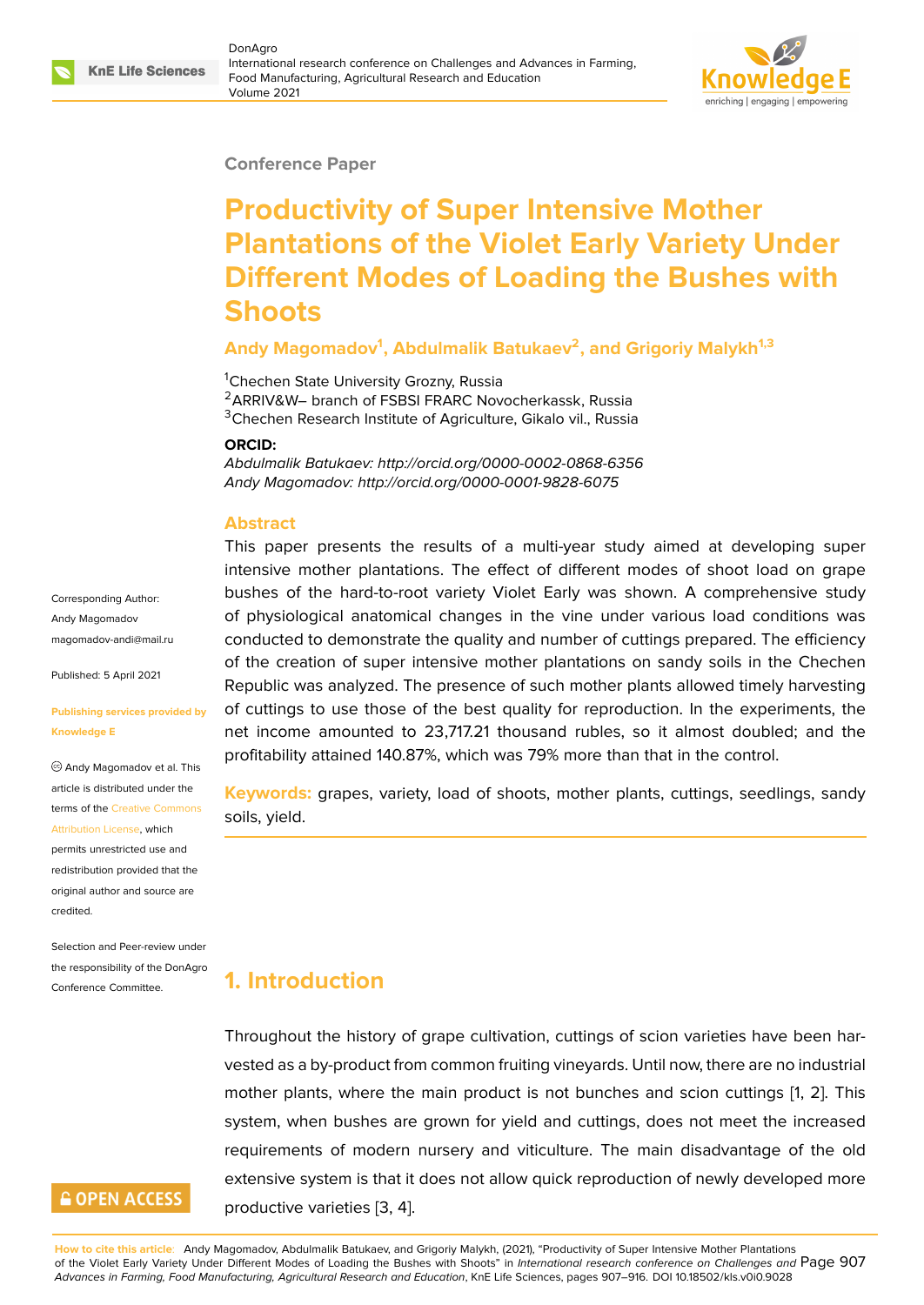The development of a new system for cultivation of mother plants for each region of viticulture would allow for testing and mass selection in areas 10–12-fold smaller compared to those currently used. This will help to reproduce pure-grade planting material and to minimize the spread of chronic diseases – bacterial cancer, viral and microplasma diseases [5-8].

As established by L. M. Maltabar, N. D. Magomedov and D. M. Kozachenko [5], the row spacing of 3 meters is optimal for the highest productivity of plantations, good growth and ripening of shoots, accumulation of a sufficient amount of nutrients, mechanized management with due regard to biological characteristics of the varieties [fo](#page-8-3)r mother plants of scion and rootstock varieties. The inter bush spacing depends on the growth strength and soil conditions.

The necessity and relevance of studying the effect of the load of shoots on bushes in each region and its impact on formation of the photosynthetic potential of plantations were reported by A.M. Negrul, L.T. Nikiforova [9], T.I. Kalmykova [10], and S.G. Voloshin [11]. However, no studies have been carried out on productivity of super intensive mother plantations under various modes of loading the bushes with shoots to grow cuttings in the Chechen Republic. Creation of mother pl[an](#page-8-4)ts for growing c[utt](#page-8-5)ings and economic j[us](#page-8-6)tification of their cultivation is of increased relevance.

**The aim and objectives of the study** are to identify the response of mother plants to different modes of load of the bush with shoots when growing scion cuttings, to substantiate the features of growing the cuttings obtained, their quality and quantity based on a comprehensive study of physiological, anatomical changes in the vine under different modes of load on bushes, and to analyze the efficiency of creating super intensive mother plantations on sandy soils in the conditions of the Chechen Republic.

**Place and conditions of the study**. Shelkovskoy region of the Chechen Republic is characterized by short, cold and little snowy winters with strong winds, where the snow cover that rarely reaches 10 cm is often blown away by the wind. Spring and autumn are short and dry, and summers are long, hot and dry. Winters during the study years were characterized by frequent thaws. The amount of precipitations in winter months in 2014 and 2015 approximately corresponded to the average annual rate. In 2016, precipitation attained 179% of the average annual rate for this period. The minimum air temperature in winter 2014–2016 was minus 18 °C in January 2014 and did not cause the death of the buds.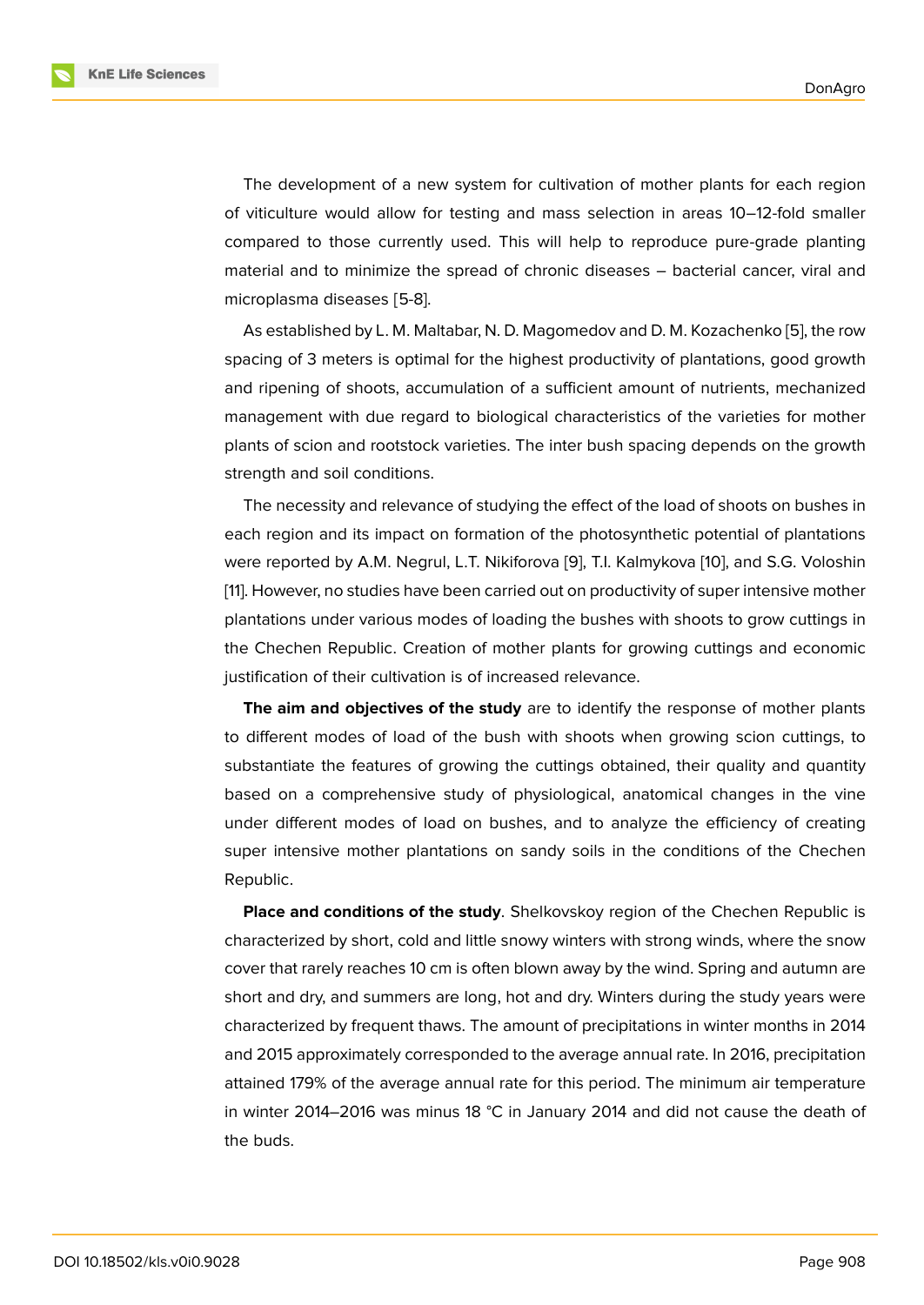The average monthly air temperatures in spring–summer were insignificantly higher than the average long-term values. The maximum air temperature was recorded in August 2014, which amounted to +38.6 °C.

The maximum temperature of the soil surface on some summer days reached +58 °C ( June 2015). Farming culture differed from the generally accepted one by choice of shoots with removal of inflorescences as the shoots grew longer.

### **2. Methods and Materials**

Observations and counts were performed using conventional methods described in the studies by L. M. Maltabar [12], G. P. Malykh [13, 14].

When sampling seedlings, the total number and total thickness of heel roots on 30 seedlings were calculated[. T](#page-8-7)he yield of se[edl](#page-8-8)i[ng](#page-8-9)s was counted for each experimental version.

Statistical data processing was carried out by analysis of variance according to B. A. Dospekhov [15, 16] using Microsoft Excel.

In the experiment, the load of shoots on the bush was studied in five versions:

- version I[, 2](#page-8-10)[6 sh](#page-8-11)oots without removing the inflorescences (control);
- version II 4 shoots;
- version III 6 shoots;
- version IV–12 shoots;
- version V –18 shoots.

Planting with vegetative seedlings and short sleeve formation. Each test row is separated by two right and left protective rows. The experiments were performed in threefold repetition. The number of studied bushes in each version is 30, non-covered grape culture. The feeding area of the bushes is 3x1.5 meters.

**The objects of the study** were cuttings, seedlings and fruiting plantings of grapes of the Violet Early variety bred through crossing the varieties Muscat Hamburg and Seversky by the breeders of the Ya. I. Potapenko VNIIViV.

### **3. Results**

Light sandy soils, well permeable with high fertility, are most favorable for grape plants; however, the sandy soils in the experimental plot were poor in nutrients. Nitrogen in this type of soil is found by the gross analysis only in a very small amount of 0.03–0.40%.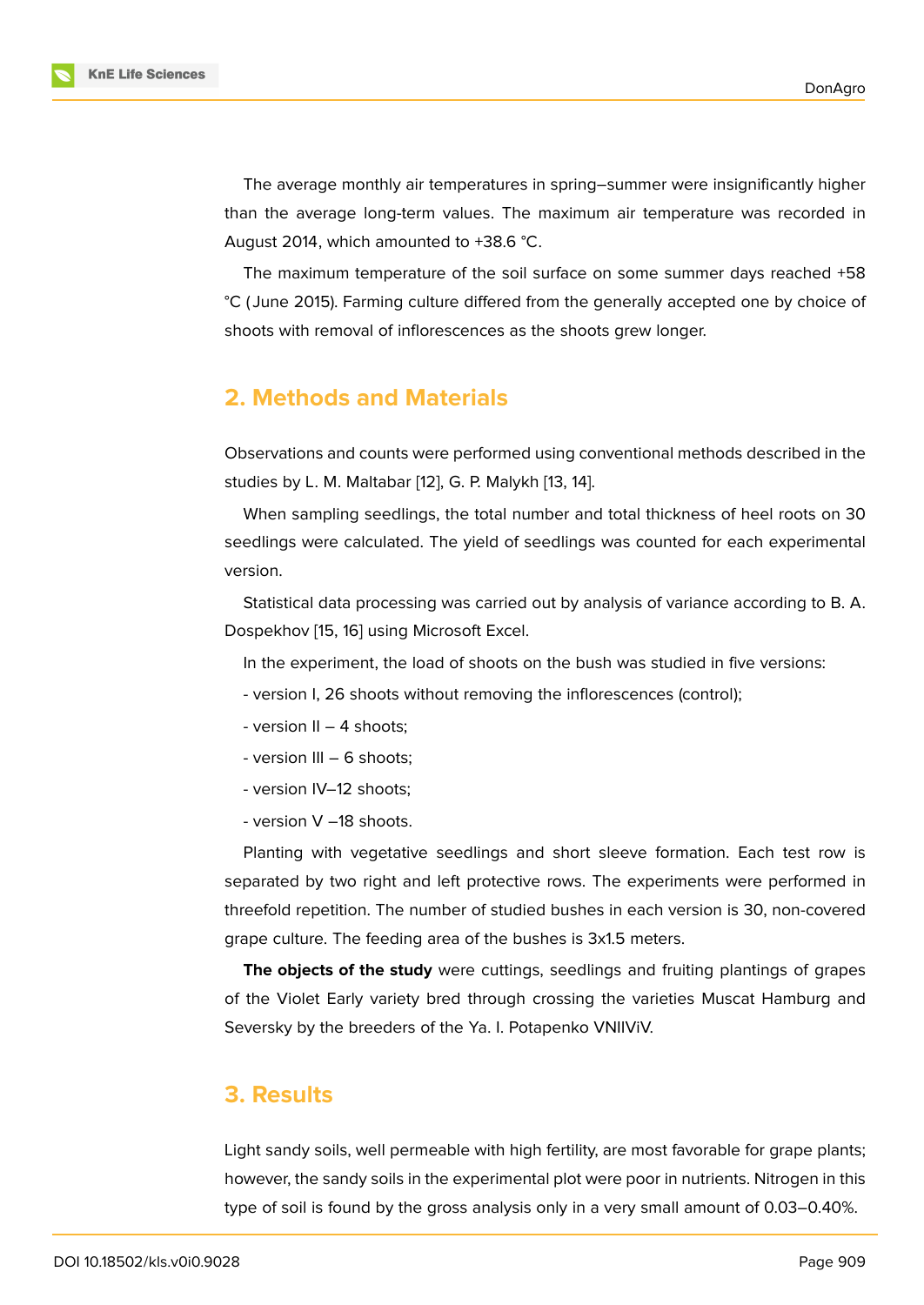**KnE Life Sciences** 

The humus content varies from 0.60 to 0.65%, the pH ranges from 8.7 to 8.9%, and the general cabinet is 2.2–2.3%. The amount of potassium along the horizons varies from 124 to 147 mg/kg, and that of phosphorus varies from 9.9 to 15.5 mg/kg. The gross content of manganese ranges from 25 to 26.2 mg/kg. The soils are very poor in soluble boron in the range of 0.01–0.14 mg/kg along the soil profile of 0–40 cm, however, boron in deeper layers is not found, and its content is considered low in the amount of 0.65 mg/kg of soil.

The study showed that the moisture content of cuttings relative to the load of cuttings with shoots ranged within significant limits (Table 1). The physiological moisture content of cuttings has a great impact on preservation of the buds, callus and shoot formation, and growth and development of seedlings.

The degree of tissue moisture content greatly affects safety of buds and formation of roots and shoots. An increase in the load of the bushes with shoots provokes a decrease in the physiological moisture content of cuttings. The highest moisture content attained 51.4% in the control under a load of 26 shoots, where it was planned to harvest grape by cuttings, and under a load of 12 shoots, where the inflorescences were removed, the moisture content was 2.8% lower, but in this version the carbohydrate content increased by 5.68%.

When the moisture content of the cuttings was 28–30%, 90–95% of the dormant buds died, and at 40% moisture content, 45–50% of the cutting died. Physiological moisture and carbohydrate content in cuttings can serve as indicators of the ripening of shoots which affects survival of cuttings.

In version IV, a carbohydrate content in the cuttings attained 23.28%, the highest energy reserve for regeneration processes and root system formation.

| Version       |          | Content in cuttings | Carbohydrate content in cuttings | Total amount of<br>carbohydrates |        |       |
|---------------|----------|---------------------|----------------------------------|----------------------------------|--------|-------|
|               | moisture | <b>NPK</b>          | monosaccharide disaccharide      |                                  | starch |       |
| Control       | 51.4     | 7.8                 | 6.43                             | 6.17                             | 5.0    | 17.6  |
| $\mathsf{II}$ | 50.1     | 8.1                 | 7.22                             | 6.23                             | 9.0    | 22.45 |
| Ш             | 48.5     | 8.3                 | 7.27                             | 6.37                             | 9.3    | 22.99 |
| IV            | 48.6     | 8.7                 | 7.33                             | 6.45                             | 9.5    | 23.28 |
| V             | 51.5     | 8.4                 | 7.26                             | 6.20                             | 9.3    | 22.76 |
| $HCP_{0.5}$   |          | 0.8                 |                                  |                                  |        | 0.55  |

TABLE 1: Effect of load modes on quality indicators of cuttings (Violet early), %

When rooting cuttings, the released energy is used to form new cells, callus and roots. These processes can occur only in cells containing a certain amount of water, and NPK and carbohydrates, which determine the survival rate, growth and development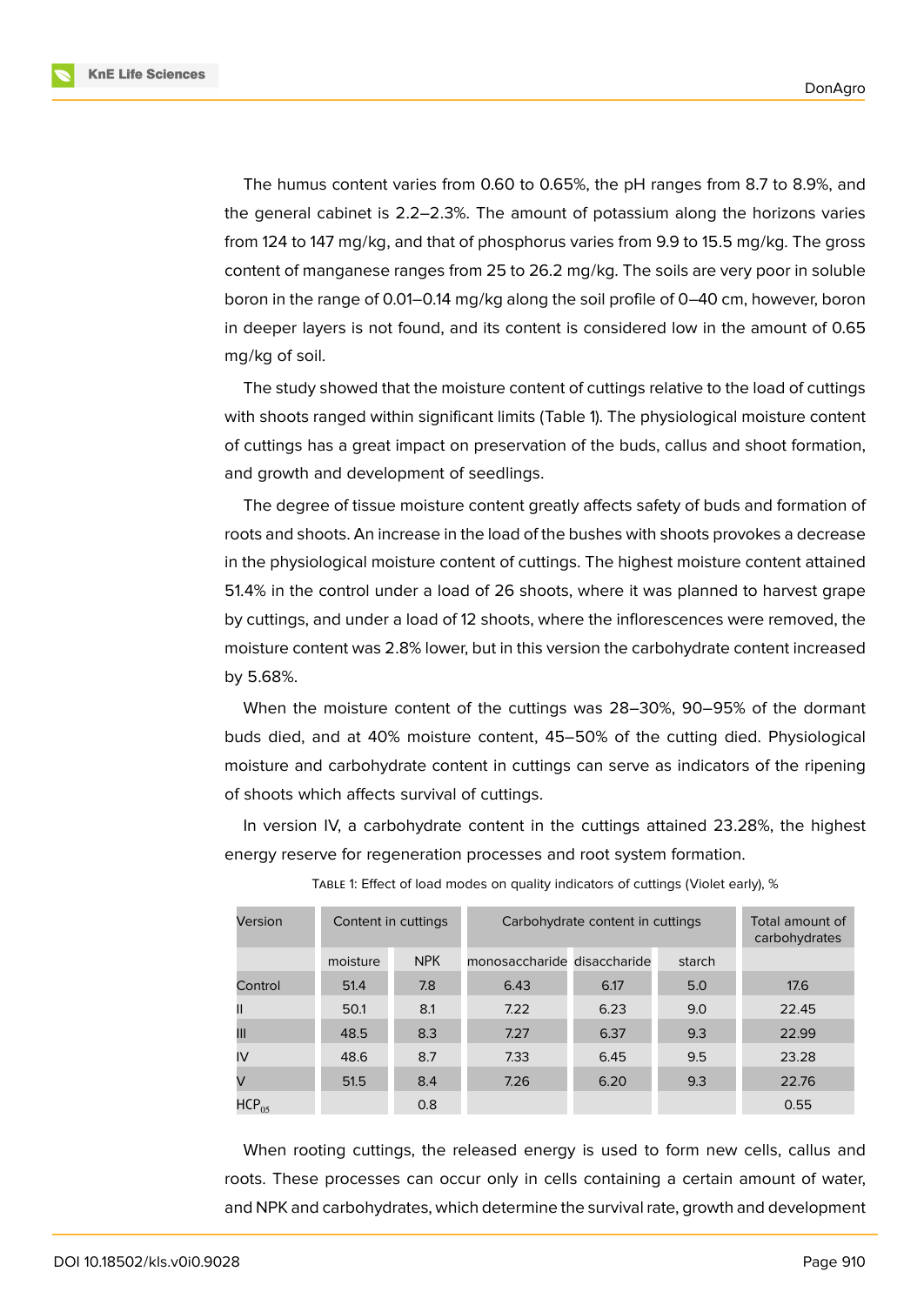**KnE Life Sciences** 



of seedlings, play an important role. If the amount of carbohydrates in the vine is less than 5%, the cuttings are not capable of regeneration and die. An increased load of bushes with shoots was followed by an increased leaf area on seedlings up to a certain limit – 12 shoots per bush. The seedlings grown from cuttings of version I exhibited the smallest leaf area, and many of these were found on the lateral shoots.

In the control, the inflorescences were not removed, which results in, the average yield of berries of 40 centners per hectare and 8 thousand cuttings, these were mostly thinner than 5 mm in diameter (non-standard). The rooting rate of cuttings was more intensive in version IV and attained 87.4% with a circular callus, and in version I, it was less by 27%.

In all cases, due to the low content of carbohydrates, potassium, phosphorus and especially nitrogen, shoot development inhibited formation of callus and root system. The yield of cuttings per plant and per ha varied within a wide range. An increase and decrease in the load change the yield and quality of cuttings. Thus, in the control, the yield of marketable cuttings was the lowest and amounted to 8 thousand pieces per hectare or 40 thousand cuttings less than in version IV, 23.4 thousand pieces less than in version II, and 13.4 thousand pieces less than in version III (Table 2).

The structure of shoots also varied, and the share of the wood increased in relation to the pith. The highest quality cuttings were observed in version IV, where the share of phloem + xylem in the cutting diameter amounted to 74.3% or more, which was 3.95% more compared to the control.

| Version    | Yield                      |                                               | Tissue size related to diameter,% |      |                                     |
|------------|----------------------------|-----------------------------------------------|-----------------------------------|------|-------------------------------------|
|            | Cuttings per<br>plant, pcs | Marketable<br>cuttings,<br>thousand<br>pcs/ha | $phloem + xylem$                  | pith | Average length of<br>internodes, cm |
| Control    | 2.4                        | 8                                             | 70.4                              | 29.6 | 8.41                                |
|            | 10.1                       | 33.3                                          | 72.2                              | 27.8 | 10.52                               |
| Ш          | 15                         | 49.9                                          | 72.8                              | 27.2 | 11.8                                |
| IV         | 18                         | 70.9                                          | 74.3                              | 25.7 | 12.39                               |
| V          | 22                         | 53.3                                          | 71.2                              | 28.8 | 12.0                                |
| $HCP_{05}$ | 0.81                       | 1.1                                           | 0.2                               | 0.3  |                                     |

TABLE 2: The number and quality of cuttings with respect to the shoot load per plant (Violet early, 2014–2016)

These tissues transport organic substances to various organs and perform storage and mechanical functions, constituent parts of the vascular bundle have a significant effect on regeneration processes. It is believed that the larger the pith, the worse the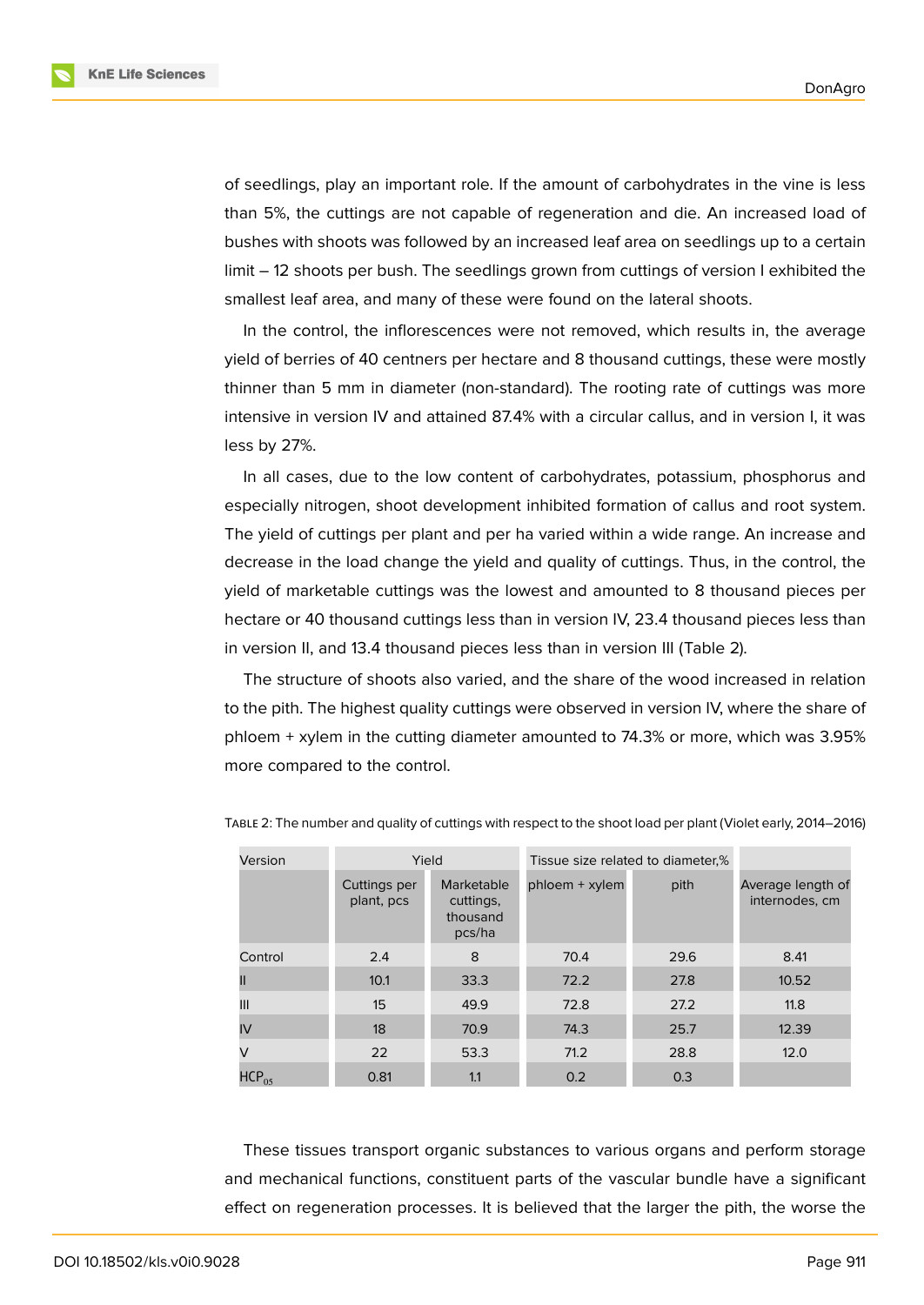quality of the cutting [17]. The internode-to-internode distance in version IV indicates the most intensive growth of shoots by 2.98 cm.

| Version    | Yield, %                                                    |           |                                           | <b>Quality indicators</b>                      | plantation<br>survival<br>rate,%              | shoot<br>maturation<br><i>in</i><br>autumn,% |      |
|------------|-------------------------------------------------------------|-----------|-------------------------------------------|------------------------------------------------|-----------------------------------------------|----------------------------------------------|------|
|            | cuttings<br>with<br>circular<br>callus<br>during<br>rooting | seedlings | number of<br>roots per<br>seedling<br>pcs | leaf area<br>per<br>seedling,<br>$\text{cm}^2$ | average<br>length of<br>one year<br>shoot, cm |                                              |      |
| Control    | 62.4                                                        | 40.1      | 10.0                                      | 25.7                                           | 107.8                                         | 94.8                                         | 70.1 |
| Ш          | 67.7                                                        | 46.1      | 10.3                                      | 26.6                                           | 112.5                                         | 95.1                                         | 70.1 |
| Ш          | 68.1                                                        | 49.7      | 11.6                                      | 27.4                                           | 113.7                                         | 98.2                                         | 74.7 |
| IV         | 77.4                                                        | 53.9      | 13.2                                      | 27.9                                           | 118.4                                         | 98.4                                         | 75.3 |
| $\vee$     | 72.5                                                        | 49.0      | 12.4                                      | 27.4                                           | 116.0                                         | 97.7                                         | 73.9 |
| $HCP_{05}$ | 2.2                                                         | 0.63      | 0.5                                       | 1.8                                            |                                               | 0.49                                         |      |

TABLE 3: Effect of the shoo[t lo](#page-9-0)ad per plant on the quality and yield of vegetative seedlings (Violet early, 2014–2016)

The initial content of NPK and carbohydrates in cuttings provided a better survival rate of seedlings on the plantation and preservation of dormant buds in winter, which was 9.7% higher compared to the control.

Despite the fact that the Violet Early variety is hard-to-root, the yield of vegetative seedlings was relatively high: 40.1% in the control, and 13.8% higher in version IV. The number of roots per seedling was 3.2 pieces more, the average shoot length gain was 10.6 cm, and the leaf area was 2.2 cm $^2$ . Functioning of the leaf apparatus of a vegetative seedling, which transforms solar energy into organic matter, has a decisive effect on the survival rate of seedlings on the plantation. A number of researchers noted the correlation of photosynthetic potential with the shoot and yield load of fruit-bearing plants [10, 11, 18].

In the control, seedlings with a smaller leaf surface showed a lower survival rate on the plantation compared with version IV, and slower growth by the end of the vegetation period. [Th](#page-8-5)[e](#page-8-6) [bes](#page-9-1)t indicators of maturation of one-year shoots were noted in version IV compared with others.

Calculated economic efficiency of culturing a super intensive type of mother plant under various load modes is presented in Tables 4 and 5.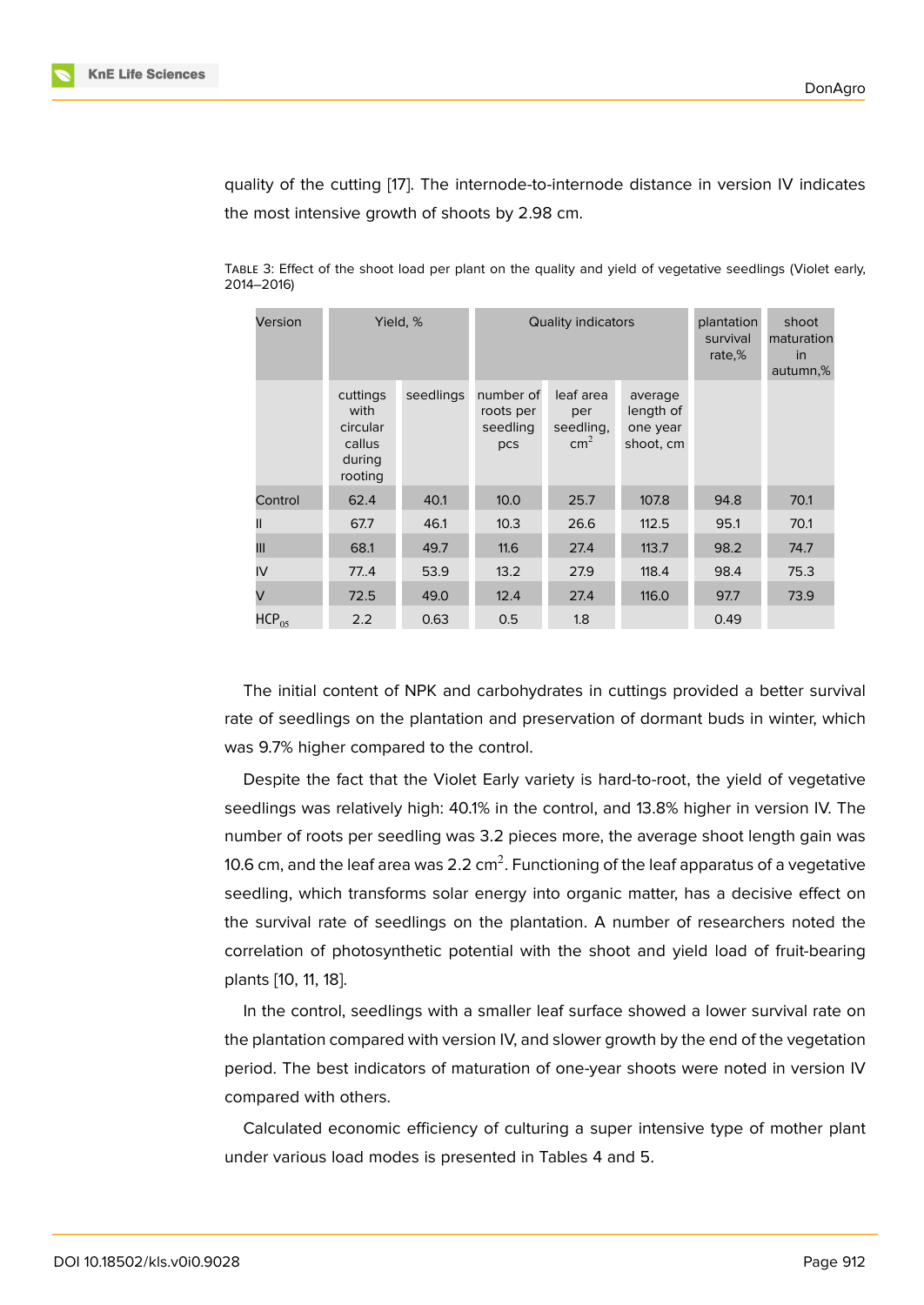| <b>Indicators</b>                                                                              | Versions     |               |        |        |        | Deviation<br>of the best<br>version<br>from<br>control |
|------------------------------------------------------------------------------------------------|--------------|---------------|--------|--------|--------|--------------------------------------------------------|
|                                                                                                | Control      | $\mathbf{II}$ | III    | IV     | $\vee$ |                                                        |
| Productivity, thous.pcs                                                                        | 8            | 33.3          | 49.9   | 70.9   | 53.3   | 62.9                                                   |
| Yield increase in<br>relation to control,<br>thous.pcs                                         | $\Omega$     | 25.3          | 41.9   | 62.9   | 45.3   | 62.9                                                   |
| Production costs per<br>ha, thous.rub                                                          | 70           | 96.9          | 132.5  | 156.2  | 166.6  | 86.2                                                   |
| <b>Additional expenditures</b><br>for fertilization with<br>regard to their cost,<br>thous.rub | 5            | 18            | 44.08  | 69.36  | 62.51  | 64.36                                                  |
| Total expenditures,<br>thous.rub                                                               | 75           | 114.9         | 176.58 | 225.56 | 229.11 | 150.56                                                 |
| Cost of the finished<br>products, thous.rub                                                    | 110          | 166.5         | 249.5  | 354.5  | 266.5  | 244.5                                                  |
| Cost of additional<br>products, thous.rub                                                      | $\Omega$     | 126.5         | 209.5  | 314.5  | 226.5  | 314.5                                                  |
| Sales proceeds<br>(excluding VAT),<br>thous.rub                                                | 110          | 293           | 459    | 669    | 493    | 559                                                    |
| Profit per ha, rub                                                                             | 35           | 178.1         | 282.42 | 443.44 | 263.89 | 408.44                                                 |
| Net profit per ha,<br>thous.rub                                                                | $\mathbf 0$  | 148.42        | 235.35 | 369.53 | 219.91 | 369.53                                                 |
| Cost recovery,<br>thous.rub                                                                    | $\mathsf{O}$ | 0.77          | 0.75   | 0.61   | 1.04   | 0.61                                                   |
| Production cost, rub                                                                           | 9.38         | 1.96          | 1.92   | 1.69   | 2.32   | $-7.69$                                                |
| Profitability,%                                                                                | 46.67        | 129.17        | 133.28 | 163.83 | 95.98  | 117.16                                                 |

TABLE 4: Economic efficiency of culturing a super intensive type of mother plant under its various load modes (Violet early)

# **4. Conclusion**

To enhance the system of cultivation of cuttings, improve their quality and quantity, increase the yield of seedlings and their survival rate on plantations, the load of bushes with shoots should be optimal, which depends on biological characteristics of the variety and the state of plantings in specific conditions. An excessive shoot load deteriorates their growth, ripening, and quality, which results in a low yield of vegetative seedlings.

The culture of super intensive mother plants on sandy soils in the Chechen Republic allows a 8–10-fold decrease in the area of mother plants of scion varieties and rapid reproduction of the required varieties and clones of classic promising varieties. The presence of such mother plants allows timely harvesting of cuttings for reproduction of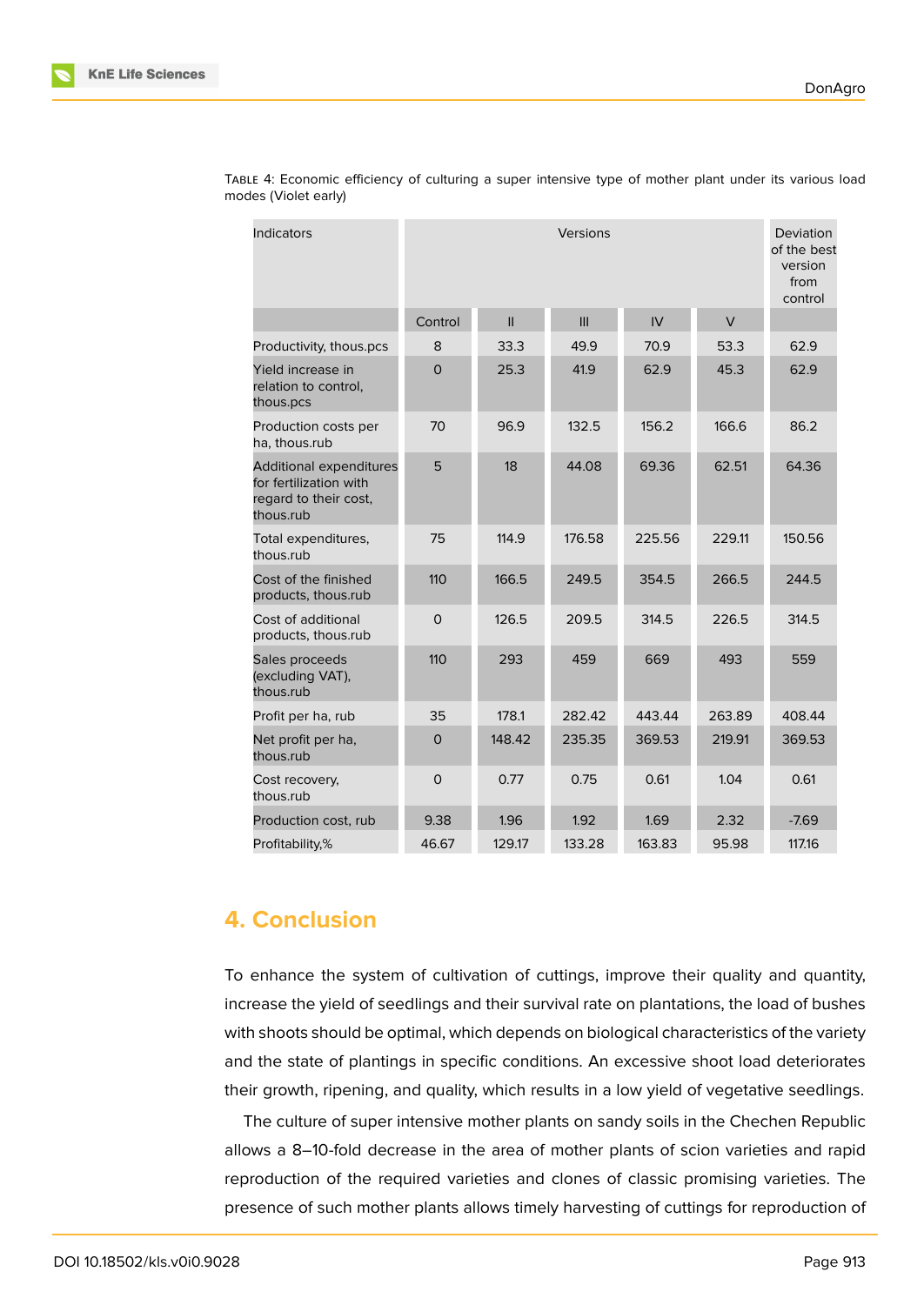| <b>Indicators</b>                                      | Versions    |               |          |          | Deviation<br>of the best<br>version<br>from<br>control |         |
|--------------------------------------------------------|-------------|---------------|----------|----------|--------------------------------------------------------|---------|
|                                                        | Control     | $\mathbf{II}$ | III      | IV       | $\vee$                                                 |         |
| Yield of seedlings,<br>thous.pcs                       | 641.6       | 737.6         | 795.2    | 862.4    | 784                                                    | 220.8   |
| Yield increase in<br>relation to control,<br>thous.pcs | $\Omega$    | 96            | 153.6    | 220.8    | 142.4                                                  | 220.8   |
| Production cost per ha,<br>rub.                        | 15398.4     | 16964.8       | 16699.2  | 16385.6  | 17404.8                                                | 987.2   |
| Additional<br>expenditures, thous.rub                  | $\mathbf 0$ | 78.4          | 438.7    | 451.2    | 108                                                    | 451.2   |
| Total expenditures,<br>thous.rub                       | 15398.4     | 17043.2       | 17137.9  | 16836.8  | 17512.8                                                | 1438.4  |
| Cost of the finished<br>products, thous.rub            | 29513.6     | 33929.6       | 36579.2  | 39670.4  | 36064                                                  | 10156.8 |
| Cost of additional<br>products, thous.rub              | $\mathbf 0$ | 4416          | 7065.6   | 10156.8  | 6550.4                                                 | 10156.8 |
| Sales proceeds<br>(excluding VAT),<br>thous.rub        | 26830.55    | 34859.64      | 39677.09 | 45297.45 | 38740.4                                                | 18466.9 |
| Profit per ha, rub                                     | 11432.15    | 17816.44      | 22539.19 | 28460.65 | 21227.6                                                | 17028.5 |
| Net profit per ha, thous.<br>rub                       | 9526.79     | 14847.03      | 18782.66 | 23717.21 | 17689.6                                                | 14190.4 |
| Cost recovery,<br>thous.rub                            | 1.62        | 1.15          | 0.91     | 0.71     | 0.99                                                   | $-0.91$ |
| Production cost, rub                                   | 24.00       | 23.00         | 21.00    | 19.00    | 22.20                                                  | $-5.00$ |
| Profitability,%                                        | 61.87       | 87.11         | 109.60   | 140.87   | 101.01                                                 | 79.00   |

TABLE 5: Economic efficiency of the new technology to culture seedlings from cuttings using a super intensive mother plant (Violet early)

those exhibiting best qualities. Calculations on economic efficiency show that the net profit of the best experimental version amounted to 23,717.21 thousand rubles, which is almost 2-fold higher than the control, and profitability was 140.87%, which is 79% more than that of the control.

### **References**

<span id="page-7-0"></span>[1] Batukaev, A. A. and Magomadov, A. S. (2015). *Scientific Evidence of the Technologies for Growing Seedlings and Ensuring the Physiological Need of Grapes for Microelements in the Agro-Ecological Conditions of the Tersko-Kumsky Sands.* Grozny: Chechen State University, p. 167.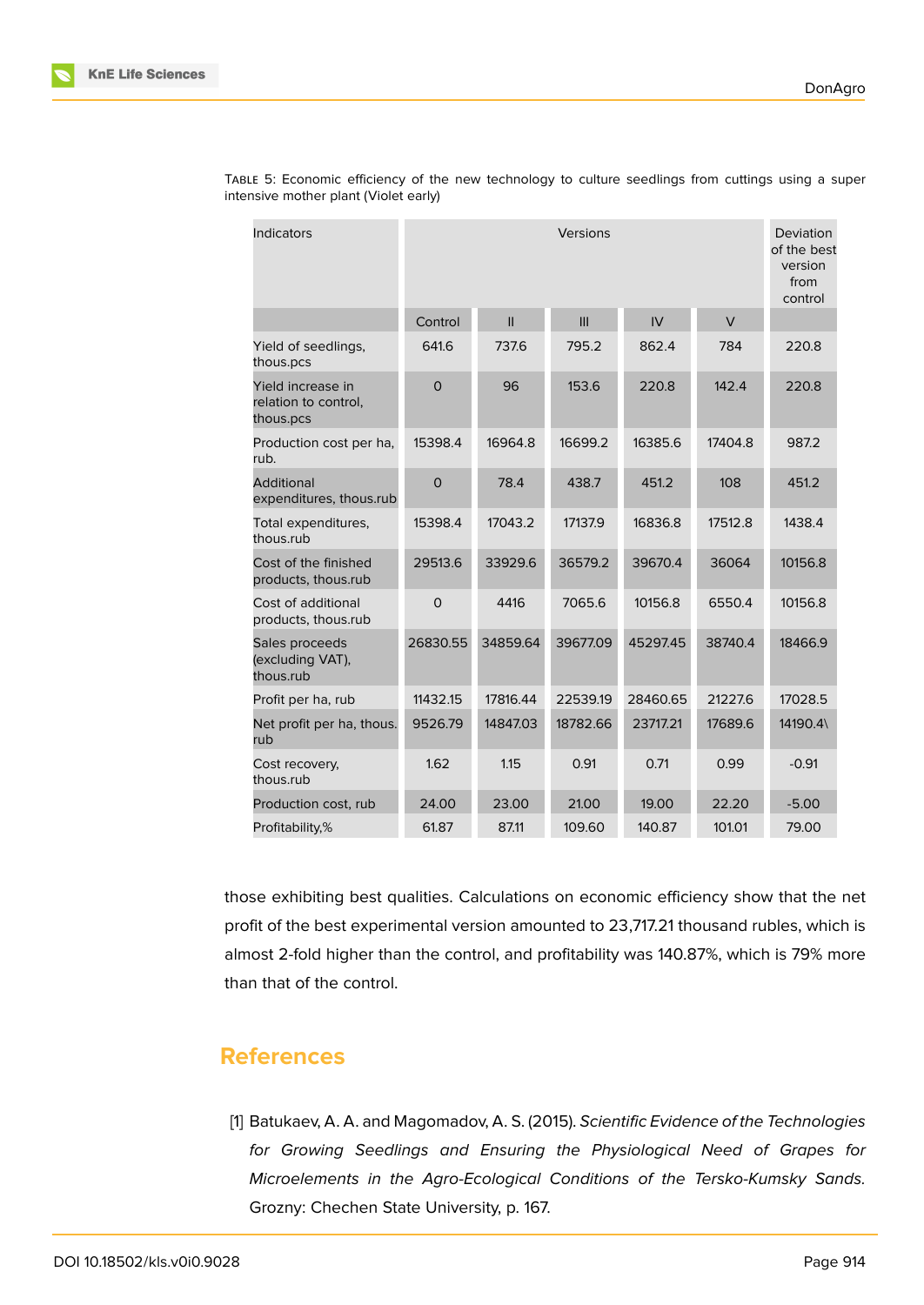

- <span id="page-8-0"></span>[2] Krasyuk, S. E. (1985). Yield and Quality of Rootstock Cuttings Depending on the Management System, Formation and Load of Bushes. *Horticulture, Viticulture and Winemaking of Moldova*, vol. 11, pp. 33–35.
- <span id="page-8-1"></span>[3] Maltabar, L. M. (2009). *Grape Nursery*. Krasnodar: Vino, p. 289.
- <span id="page-8-2"></span>[4] Batukaev, A. A. (2015). Effect of Boron Fertilization on the Productivity of Grape Plantations. *Bulletin of Chechen State University*, vol. 3, pp. 98–103.
- <span id="page-8-3"></span>[5] Maltabar, L. M., Magomedov, N. D. and Kozachenko, D. M. (1997). Creation of Certified Superintensive Grape Mother Plants and Technology for the Production of Cuttings on them. *Grapes and Wine of Russia*, vol. 4, pp. 6–8.
- [6] Maltabar, L. M. (1966). On Intensive Directed Cultivation of Grapevine Scion. *Gardening, Viticulture and Winemaking in Moldova*, vol. 7, pp. 38–41.
- [7] Chulkov, V. V. and Bezuglov, G. Y. (2017). Economic Productivity of Mother Plantations of Grapes under Different Regimes of Bushes by Shoots. *Bulletin of DonGAU*, vol. 2, pp. 28–30.
- [8] Batukaev, A., *et al*. (2019). New Technological Solutions for the Production of Planting Material of Grapes. *Journal of Environmental Treatment Techniques*, vol. 7, issue 4, pp. 581–587.
- <span id="page-8-4"></span>[9] Negru, A. M. and Nikikforova, L. T. (1958). On Some Interconnections Between the Individual Organs of the Grape Plant. *Bulletin of TSKh*, vol. 1, pp. 73–84.
- <span id="page-8-5"></span>[10] Negrul, A. M. and Kalmykova, T. I. (1970). Photosynthetic Productivity of Grapes. In *The Most Important Problems of Photosynthesis in Crop Production*. Moscow: Kolos: pp. 235–253.
- <span id="page-8-6"></span>[11] Nikiforova, L. T. and Voloshin, S. G. (1972). Absorption of Photosynthetic Radiation by Grape Leaves. *Gardening, Viticulture and Winemaking of Moldova*, vol. 6, issue 2, pp. 6–28.
- <span id="page-8-7"></span>[12] Maltabar, L. M. (1994). Ways of Accelerated Creation of Intensive and Superintensive Mother Liquors of New Varieties and Clones. *Bulletin of KubSAU,* vol. 340, issue 368, pp. 5–13.
- <span id="page-8-8"></span>[13] Malykh, G. P., *et al*. (2015). Graviomorphological Method of Creating Seedlings. *Winemaking and Viticulture*, vol. 2, pp. 52–55.
- <span id="page-8-9"></span>[14] Malykh, G. P. (1973). Growing Seedlings of Hard-To-Root Varieties. *Winemaking and Vviticulture of the USSR*, vol. 8, pp. 23–24.
- <span id="page-8-10"></span>[15] Malykh, G. P. and Magomadov, A. S. (2013). *Viticulture of the Chechen Republic*. Grozny: Chechen University, p. 268.
- <span id="page-8-11"></span>[16] Malykh, G. P., Magomadov, A. S. and Yakovtseva, O. L. (2016). *Modern Technologies for the Production of Grafted Vegetative Seedlings and Planting Vineyards with*